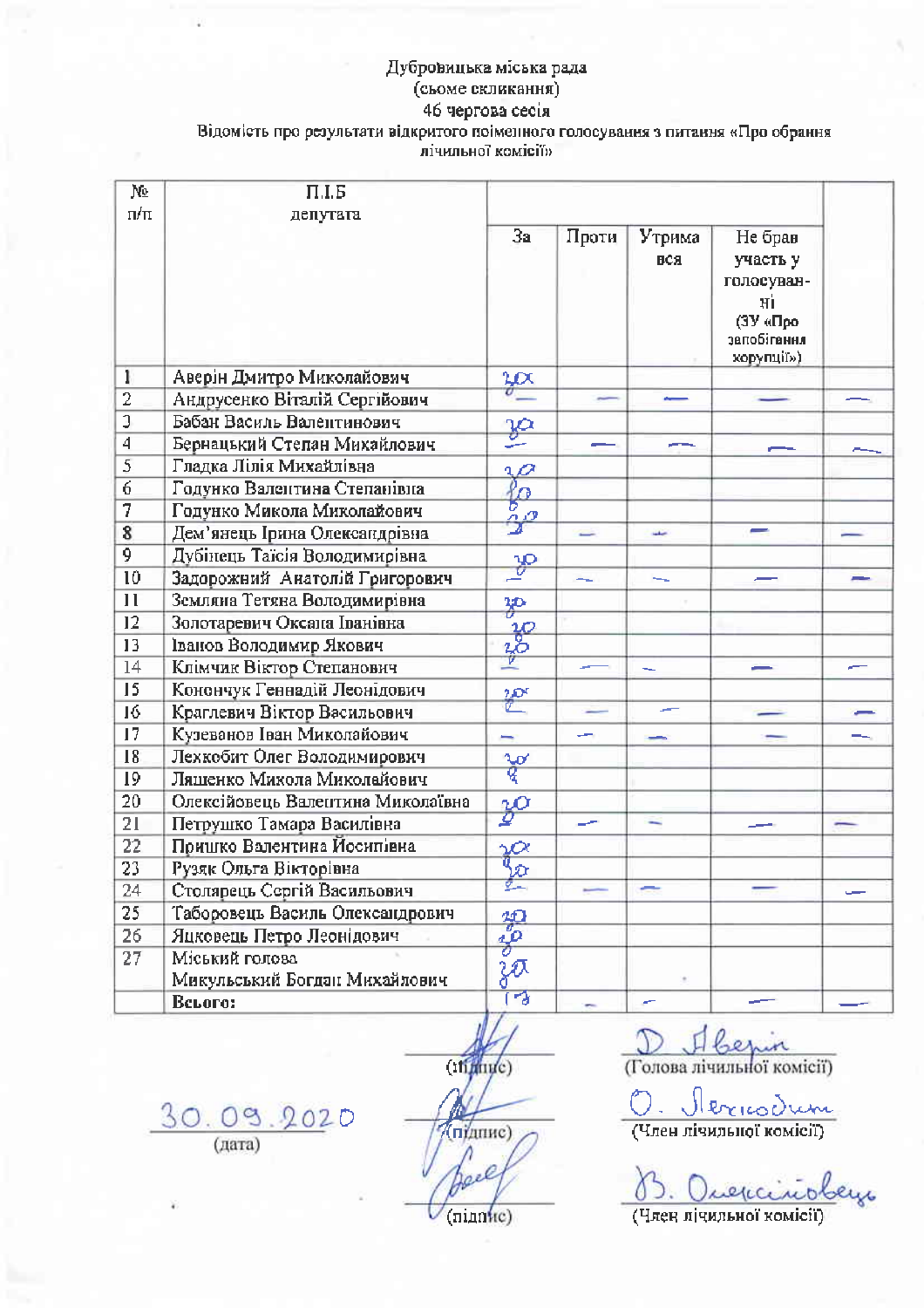|                         | Відомість про результати відкритого поіменного голосування з питання $p \propto \sqrt{2}$ |                           |       |               |                                                                                  |   |
|-------------------------|-------------------------------------------------------------------------------------------|---------------------------|-------|---------------|----------------------------------------------------------------------------------|---|
|                         | sambepamente nopulgas gentoro copor momorí nozareprobor                                   |                           |       |               |                                                                                  |   |
| No<br>п/п               | $\Pi.I.E$<br>денутата                                                                     | za ocnoby na Byinary      |       |               |                                                                                  |   |
|                         |                                                                                           | 3a                        | Проти | Утрима<br>вся | Не брав<br>участь у<br>голосуван-<br>ні<br>(ЗУ «Про<br>запобігання<br>корупції») |   |
| $\mathbf{1}$            | Аверін Дмитро Миколайович                                                                 | $\frac{3a}{b}$            |       |               |                                                                                  |   |
| $\overline{2}$          | Андрусенко Віталій Сергійович                                                             |                           |       |               |                                                                                  |   |
| $\overline{\mathbf{3}}$ | Бабан Василь Валентинович                                                                 | $\frac{3a}{2}$            |       |               |                                                                                  |   |
| $\overline{4}$          | Бернацький Степан Михайлович                                                              |                           |       |               |                                                                                  |   |
| 5                       | Гладка Лілія Михайлівна                                                                   |                           |       |               |                                                                                  |   |
| 6                       | Годунко Валентина Степанівна                                                              | <b>Poppe</b>              |       |               |                                                                                  |   |
| 7                       | Годунко Микола Миколайович                                                                |                           |       |               |                                                                                  |   |
| $\overline{\mathbf{8}}$ | Дем'янець Ірина Олександрівна                                                             |                           |       |               |                                                                                  |   |
| 9                       | Дубінець Таїсія Володимирівна                                                             |                           |       |               |                                                                                  |   |
| 10                      | Задорожний Анатолій Григорович                                                            | $\frac{3a}{2}$            |       |               |                                                                                  |   |
| $^{11}$                 | Земляна Тетяна Володимирівна                                                              |                           |       |               |                                                                                  |   |
| 12                      | Золотаревич Оксана Іванівна                                                               |                           |       |               |                                                                                  |   |
| 13                      | Іванов Володимир Якович                                                                   |                           |       |               |                                                                                  |   |
| 14                      | Клімчик Віктор Степанович                                                                 | كوكوكوا                   |       |               |                                                                                  |   |
| 15                      | Конончук Геннадій Леонідович                                                              |                           |       |               |                                                                                  |   |
| 16                      | Краглевич Віктор Васильович                                                               | ٩Ā                        |       |               |                                                                                  | ~ |
| 17                      | Кузеванов Іван Миколайович                                                                | $\overline{\phantom{0}}$  |       |               |                                                                                  |   |
| 18                      | Лехкобит Олег Володимирович                                                               |                           |       |               |                                                                                  |   |
| 19                      | Ляшенко Микола Миколайович                                                                | չ≏                        |       |               |                                                                                  |   |
| 20                      | Олексійовець Валентина Миколаївна                                                         | $\sqrt{\alpha}$           |       |               |                                                                                  |   |
| 21                      | Петрушко Тамара Василівна                                                                 | سنتم                      | سنقاص |               |                                                                                  |   |
| 22                      | Пришко Валентина Йосипівна                                                                |                           |       |               |                                                                                  |   |
| 23                      | Рузяк Ольга Вікторівна                                                                    | $\frac{2a}{\sigma}$       |       |               |                                                                                  |   |
| 24                      | Столярець Сергій Васильович                                                               | $\frac{1}{\sqrt{\alpha}}$ |       |               |                                                                                  |   |
| 25                      | Таборовець Василь Олександрович                                                           |                           |       |               |                                                                                  |   |
| 26                      | Яцковець Петро Леонідович                                                                 | $\frac{1}{2}a$            |       |               |                                                                                  |   |
| 27                      | Міський голова                                                                            | 幾                         |       |               |                                                                                  |   |
|                         | Микульський Богдан Михайлович                                                             | ja                        |       |               |                                                                                  |   |
|                         | Всього:                                                                                   | ば                         | للسام |               |                                                                                  |   |

 $30.09.2020$ 

 $($ *ki*t $)$ in $/$ c $)$ (підпис)

D. H Lemire

0. Jlex<sub>to</sub>Jum

 $|5|$ <u>Durecinobeys</u>

(mianuc)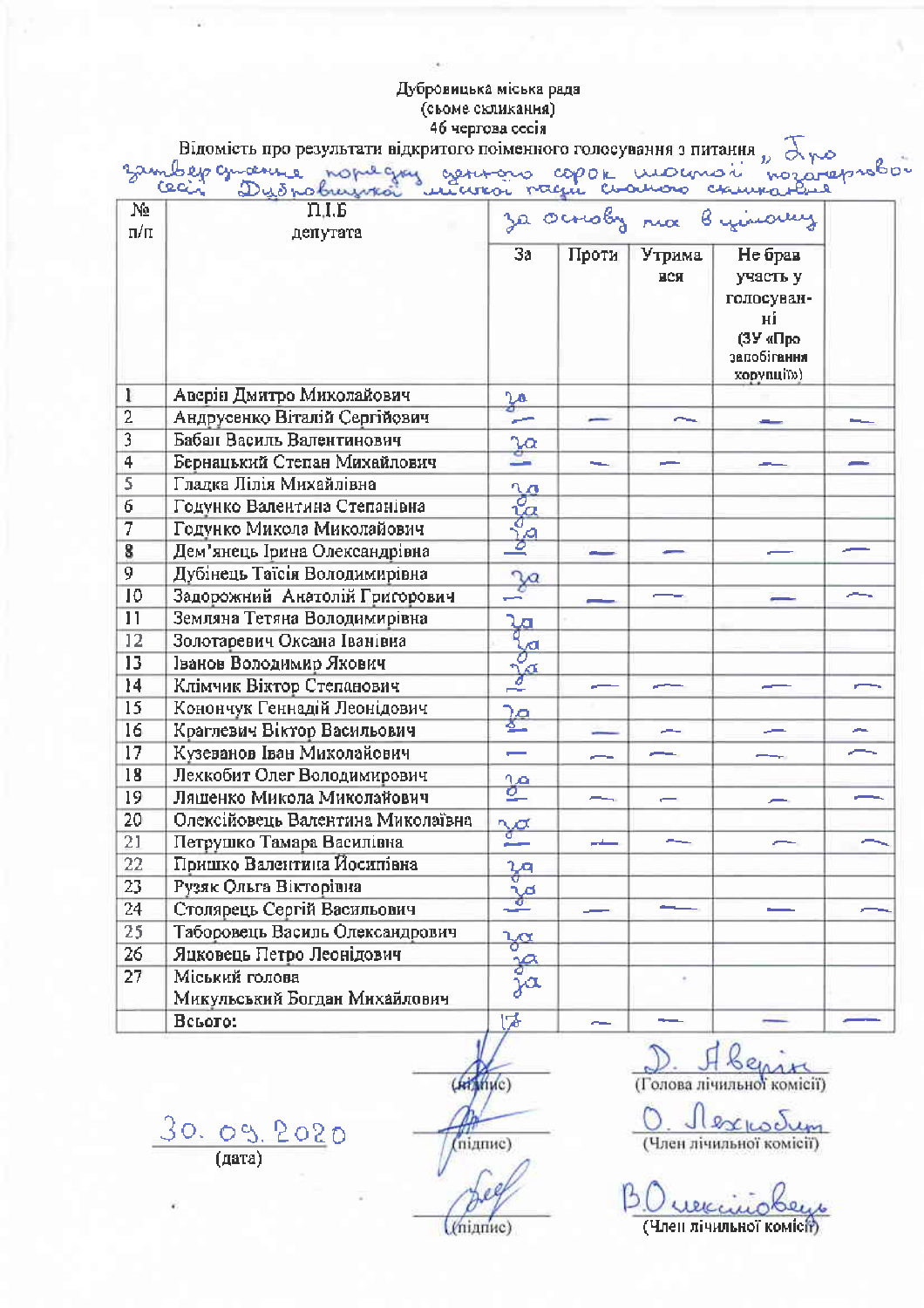Відомість про результати відкритого поіменного голосування з питання «Про внесення змін до міського бюджету на 2020 рік».

| No.<br>$\pi/\pi$ | $\Pi.I.B$<br>депутата                           | Ja ocrooby no byinoury |       |               |                                                                                  |  |
|------------------|-------------------------------------------------|------------------------|-------|---------------|----------------------------------------------------------------------------------|--|
|                  |                                                 | 3a                     | Проти | Утрима<br>вся | Не брав<br>участь у<br>голосуван-<br>нi<br>(ЗУ «Про<br>запобігання<br>корулції») |  |
|                  | Аверін Дмитро Миколайович                       | $\frac{3}{\alpha}$     |       |               |                                                                                  |  |
| $\overline{2}$   | Андрусенко Віталій Сергійович                   |                        |       |               |                                                                                  |  |
| $\overline{3}$   | Бабан Василь Валентинович                       | $\sqrt[3]{\alpha}$     |       |               |                                                                                  |  |
| $\overline{4}$   | Бернацький Степан Михайлович                    |                        |       |               |                                                                                  |  |
| 5                | Гладка Лілія Михайлівна                         |                        |       |               |                                                                                  |  |
| 6                | Годунко Валентина Степанівна                    | za                     |       |               |                                                                                  |  |
| 7                | Годунко Микола Миколайович                      | $\frac{3}{2}$          |       |               |                                                                                  |  |
| $\bf 8$          | Дем'янець Ірина Олександрівна                   |                        |       |               |                                                                                  |  |
| 9                | Дубінець Таїсія Володимирівна                   | 39                     |       |               |                                                                                  |  |
| 10               | Задорожний Анатолій Григорович                  |                        |       |               |                                                                                  |  |
| 11               | Земляна Тетяна Володимирівна                    | $\frac{2}{0}$          |       |               |                                                                                  |  |
| 12               | Золотаревич Оксана Іванівна                     |                        |       |               |                                                                                  |  |
| 13               | Іванов Володимир Якович                         | Ro                     |       |               |                                                                                  |  |
| 14               | Клімчик Віктор Степанович                       |                        |       |               |                                                                                  |  |
| 15               | Конопчук Геннадій Леонідович                    |                        |       |               |                                                                                  |  |
| 16               | Краглевич Віктор Васильович                     | $\frac{1}{6}$          |       |               |                                                                                  |  |
| 17               | Кузеванов Іван Миколайович                      | -                      |       |               |                                                                                  |  |
| 18               | Лехкобит Олег Володимирович                     | $rac{3}{2}$            |       |               |                                                                                  |  |
| 19               | Ляшенко Микола Миколайович                      |                        |       |               |                                                                                  |  |
| 20               | Олексійовець Валентина Миколаївна               |                        |       |               |                                                                                  |  |
| 21               | Петрушко Тамара Василівна                       | $\frac{20}{3}$         |       |               |                                                                                  |  |
| 22               | Пришко Валентина Йосипівна                      | $3^{\circ}$            |       |               |                                                                                  |  |
| 23               | Рузяк Ольга Вікторівна                          | 30 <sup>2</sup>        |       |               |                                                                                  |  |
| 24               | Столярець Сергій Васильович                     | $\sqrt{2}$             |       |               |                                                                                  |  |
| 25               | Таборовець Василь Олександрович                 |                        |       |               |                                                                                  |  |
| 26               | Яцковець Петро Леонідович                       | ga                     |       |               |                                                                                  |  |
| 27               | Міський голова<br>Микульський Богдан Михайлович | Ja                     |       |               |                                                                                  |  |
|                  | Всього:                                         | Và                     |       |               |                                                                                  |  |

(підпис (manue)

(підцис)

 $1626$  $\Omega$  $W$ (Голова лічильної комісії)

expodum (Член лічильної комісії)

(Член лічильної комісії)

 $\frac{30.0912020}{(0.0001)}$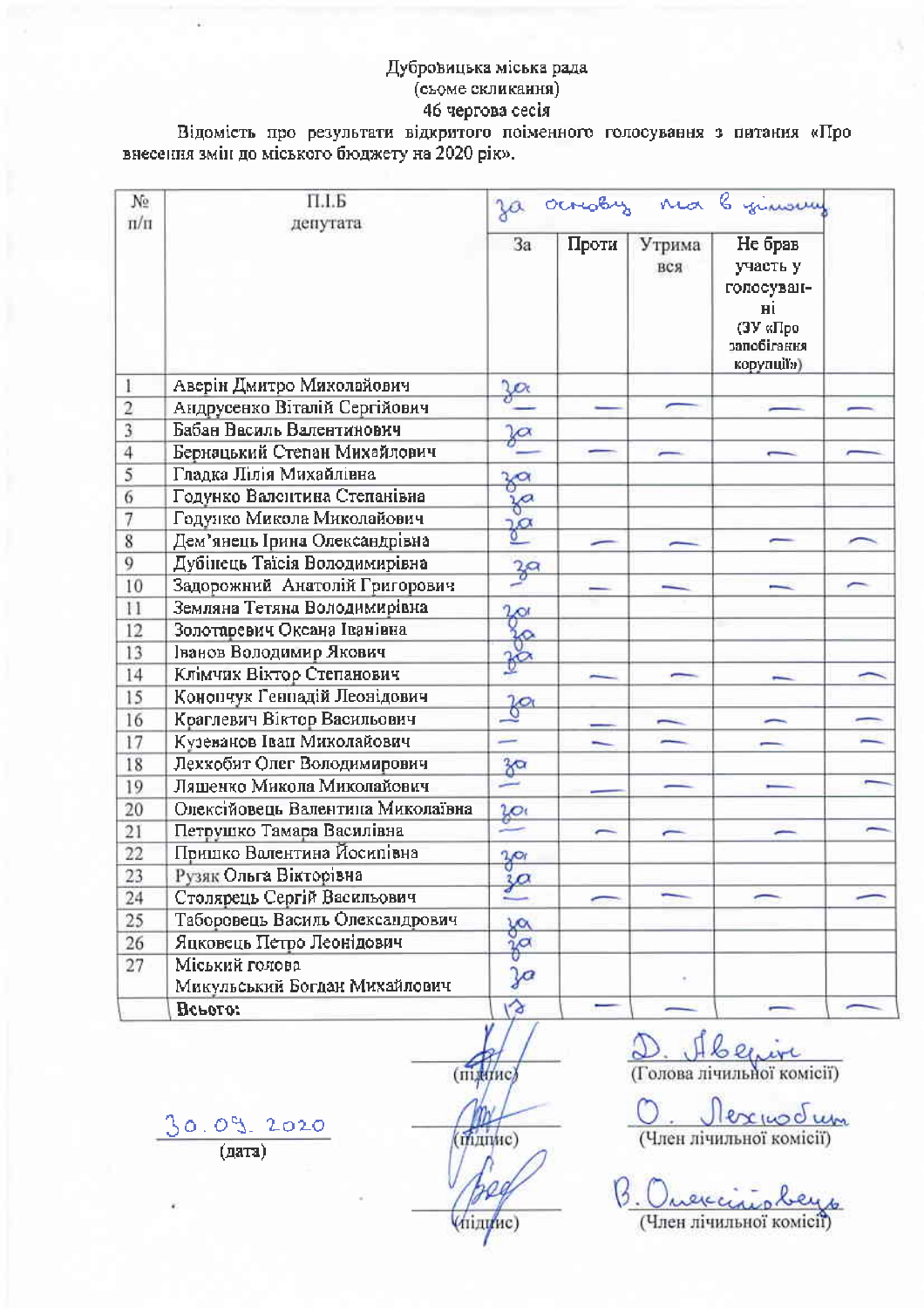Відомість про результати відхритого поіменного голосування з питання «Про затвердження проєктів землеустрою щодо відведення земельних ділянок у власність громалянам в м.Дубровиця». Доповнити додаток до проекту рішення пунктом: 3. «Придюк Володимир Миколайович; Воробинська, 101; 5621810100:01:003:0372; 0,0591; для ведення особистого селанського господарства(01.03); землі етльськогосподарського призначения».

| N2                      | стревкогосподарського призначения».<br>$\Pi.I.B$ | octiony<br>ymony<br>naauri        |       |               |                                                             |  |
|-------------------------|--------------------------------------------------|-----------------------------------|-------|---------------|-------------------------------------------------------------|--|
| п/п                     | денутата                                         | nica<br>3a                        | Проти | Утрима<br>вся | Не брав<br>участь у                                         |  |
|                         |                                                  |                                   |       |               | голосуван-<br>нi<br>(ЗУ «Про-<br>минетідопье<br>корупції»). |  |
| 1                       | Аверін Дмитро Миколайович                        |                                   |       |               |                                                             |  |
| $\overline{2}$          | Андруссико Віталій Сергійович                    |                                   |       |               |                                                             |  |
| $\overline{3}$          | Бабан Василь Валентинович                        | p.                                |       |               |                                                             |  |
| $\overline{\mathbf{4}}$ | Бернацький Степан Михайлович                     |                                   |       |               |                                                             |  |
| 5                       | Гладка Лілія Михайлівна                          | क्षे                              |       |               |                                                             |  |
| 6                       | Годунко Валентина Степанівна                     | ⊘                                 |       |               |                                                             |  |
| 7                       | Годунко Микола Миколайович                       |                                   |       |               |                                                             |  |
| ß                       | Дем'янець Ірина Олександрівна                    |                                   |       |               |                                                             |  |
| 9                       | Дубінець Таїсія Володимирівна                    | <u>ya</u>                         |       |               |                                                             |  |
| 10                      | Задорожний Анатолій Григорович                   |                                   |       |               |                                                             |  |
| $\mathbf{1}$            | Земляна Тетяна Володимирівна                     | $\overline{\mathcal{S}^{\alpha}}$ |       |               |                                                             |  |
| 12                      | Золотаревич Оксана Іванівна                      |                                   |       |               |                                                             |  |
| 13                      | Іванов Володимир Якович                          | $\frac{1}{2}$                     |       |               |                                                             |  |
| $\sqrt{4}$              | Клімчик Віктор Степанович                        |                                   |       |               |                                                             |  |
| 15                      | Конончук Геннадій Леонідович                     | ஜ                                 |       |               |                                                             |  |
| 16                      | Краглевич Віктор Васильович                      |                                   |       |               |                                                             |  |
| 17                      | Кузеванов (ван Миколайович                       |                                   |       |               |                                                             |  |
| 18                      | Лехкобит Олег Володимирович                      | $\approx$                         |       |               |                                                             |  |
| 19                      | Ляшенко Микола Миколайович                       |                                   |       |               |                                                             |  |
| 20                      | Олексійовець Валентина Миколаївна                | 丝                                 |       |               |                                                             |  |
| 21                      | Петрушко Тамара Василівна                        |                                   |       |               |                                                             |  |
| 22                      | Пришко Валентина Йосипівна                       | à                                 |       |               |                                                             |  |
| 23                      | Рузяк Ольга Вікторівна                           |                                   |       |               |                                                             |  |
| 24                      | Столярець Сергій Васильович                      |                                   |       |               |                                                             |  |
| 25                      | Таборовець Василь Олександрович                  | $\frac{3}{9}$                     |       |               |                                                             |  |
| 26                      | Яцковець Петро Леонідович                        | ža                                |       |               |                                                             |  |
| 27                      | Міський голова                                   |                                   |       |               |                                                             |  |
|                         | Микульський Богдан Михайлович                    | χa                                |       |               |                                                             |  |
|                         | Всього:                                          |                                   |       |               |                                                             |  |

(manuc)

へんし (Голова лічильної комісії)

 $\circ$ codum (Член лічильної комісії)

execu (Член лічильної комісії)

30.09.2020 (дата)

(підпис) юe  $(m)$ дпис $)$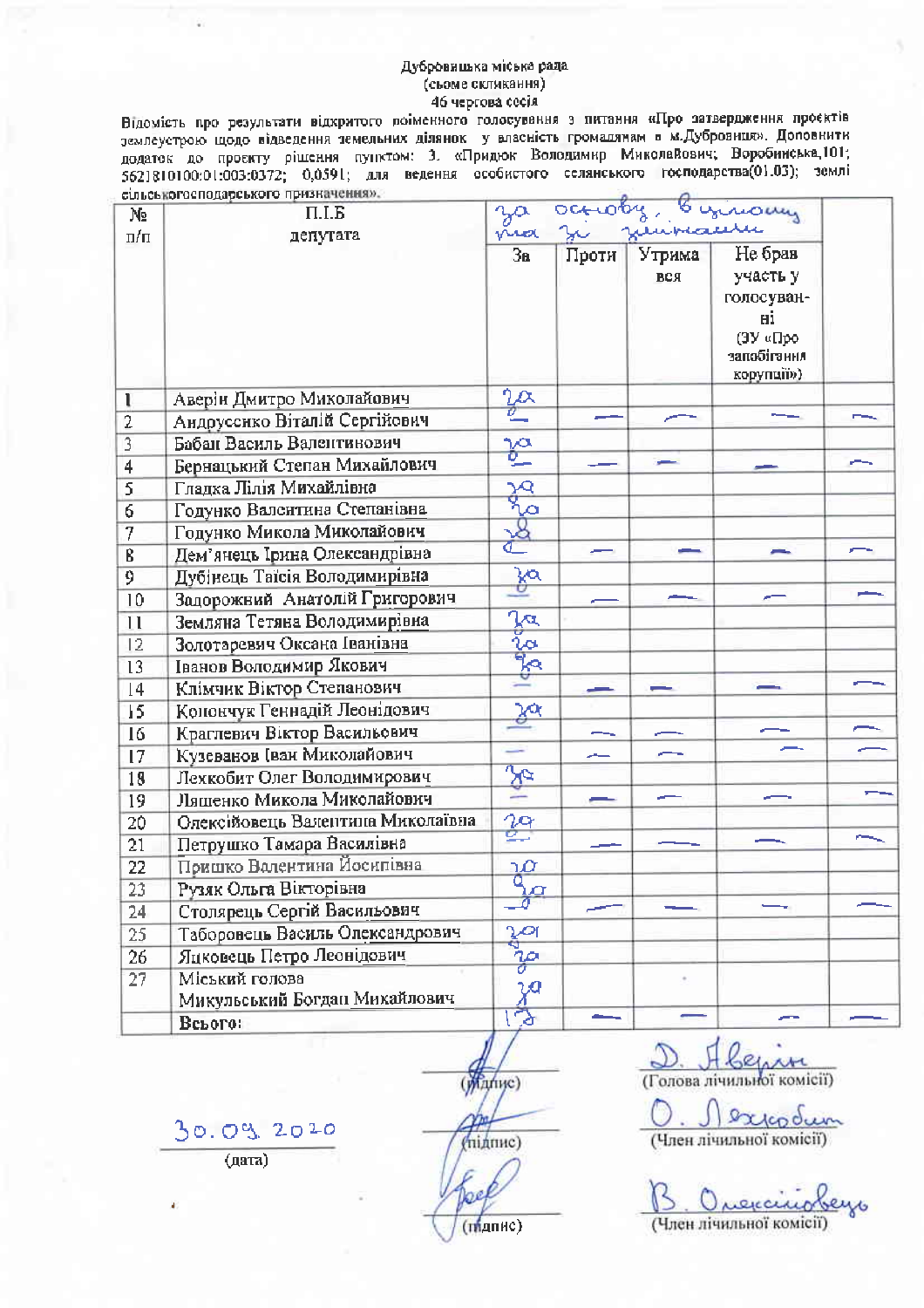Відомість про результати відкритого поіменного голосування з питання «Про затвердження технічних документацій із землеустрою щодо встановлення (відновлення) меж земельних ділянок в натурі (на місцевості) громадянам в м.Дубровиця».

| Nº.<br>$n/\pi$ | $\Pi.I.B$<br>депутата             |                          |          |               | za ocrioby ma b yilouy                                                           |  |
|----------------|-----------------------------------|--------------------------|----------|---------------|----------------------------------------------------------------------------------|--|
|                |                                   | Зa                       | Проти    | Утрима<br>вся | Не брав<br>участь у<br>голосуван-<br>пі<br>(ЗУ «Про<br>запобітання<br>корупції») |  |
| 1              | Аверін Дмитро Миколайович         | $\frac{30}{5}$           |          |               |                                                                                  |  |
| $\overline{2}$ | Андрусенко Віталій Сергійович     |                          |          |               |                                                                                  |  |
| 3              | Бабан Василь Валентинович         | $\overline{\mathscr{C}}$ |          |               |                                                                                  |  |
| 4              | Бернацький Степан Михайлович      |                          |          |               |                                                                                  |  |
| 5              | Гладка Лілія Михайлівна           | $\frac{1}{6}$            |          |               |                                                                                  |  |
| 6              | Годунко Валентина Степанівна      |                          |          |               |                                                                                  |  |
| 7              | Годунко Микола Миколайович        |                          |          |               |                                                                                  |  |
| $\bf{8}$       | Дем'янець Ірина Олександрівна     |                          |          |               |                                                                                  |  |
| 9              | Дубінець Таїсія Володимирівна     | $\frac{2\alpha}{2}$      |          |               |                                                                                  |  |
| 10             | Задорожний Анатолій Григорович    |                          |          |               | --                                                                               |  |
| 11             | Земляна Тетяна Володимирівна      | <b>Road</b>              |          |               |                                                                                  |  |
| 12             | Золотаревич Оксана Іванівна       |                          |          |               |                                                                                  |  |
| 13             | Іванов Володимир Якович           |                          |          |               |                                                                                  |  |
| 14             | Клімчик Віктор Степанович         |                          |          |               |                                                                                  |  |
| 15             | Конончук Геннадій Леонідович      | za                       |          |               |                                                                                  |  |
| 16             | Краглевич Віктор Васильович       |                          |          |               |                                                                                  |  |
| 17             | Кузеванов Іван Миколайович        |                          |          |               |                                                                                  |  |
| 18             | Лехкобит Олег Володимирович       |                          |          |               |                                                                                  |  |
| 19             | Ляшенко Микола Миколайович        | æ.                       | للمستنبر |               | __                                                                               |  |
| 20             | Олексійовець Валентина Миколаївна |                          |          |               |                                                                                  |  |
| 21             | Петрушко Тамара Василівна         | $\frac{3\alpha}{2}$      |          |               |                                                                                  |  |
| 22             | Пришко Валентина Йосипівна        |                          |          |               |                                                                                  |  |
| 23             | Рузяк Ольга Вікторівна            | $\frac{2\pi}{\gamma}$    |          |               |                                                                                  |  |
| 24             | Столярець Сергій Васильович       |                          |          |               |                                                                                  |  |
| 25             | Таборовець Василь Олександрович   |                          |          |               |                                                                                  |  |
| 26             | Яцковець Петро Леонідович         | <b>B. B. B.</b>          |          |               |                                                                                  |  |
| 27             | Міський голова                    |                          |          |               |                                                                                  |  |
|                | Микульський Богдан Михайлович     |                          |          |               |                                                                                  |  |
|                | Всього:                           | rð                       |          |               |                                                                                  |  |

(hinting) (minne)

(Голова лічильної комісії)

<u>C</u> Jerres Sum

(Член лічильної комісії)

 $\frac{30.09}$ 

2020

(minnue)